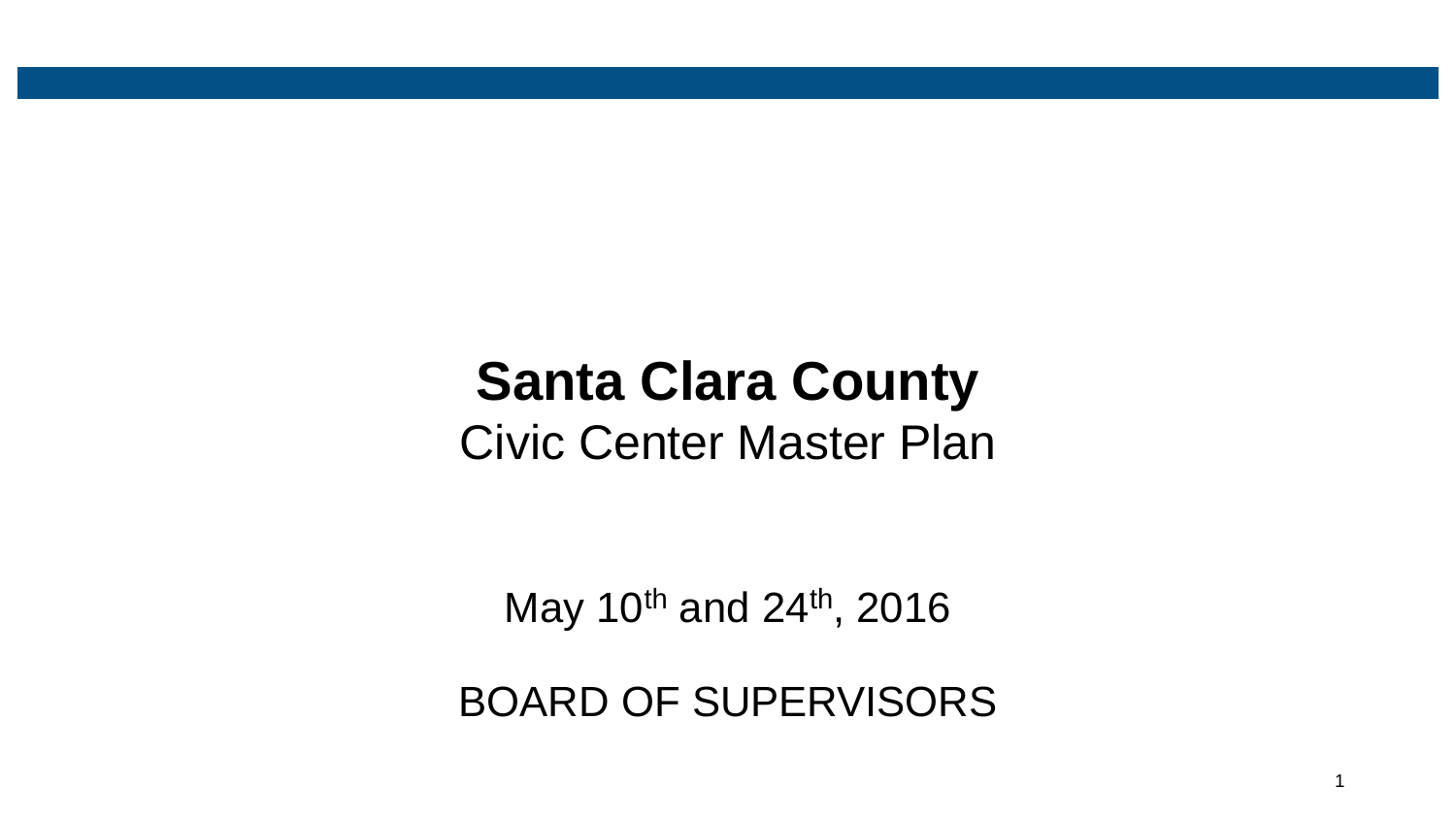#### **INTRODUCTIONS:**

## **Administration:**

- Bruce Knopf, Director, Asset and Economic Development, Office of the County Executive
- David Barry, Senior Facilities Architect, Facilities and Fleet Dept.
- Shirley Edwards, Deputy County Counsel
- Emily Harrison, Director, Finance Agency

## **Consultants:**

- Tim Kelly, President, Keyser Marston Associates, Inc.
- Bob Thompson, Partner, Sheppard, Mullin, Richter & Hampton LLP
- David Shiver, Principal, BAE Urban Economics (Peer Review)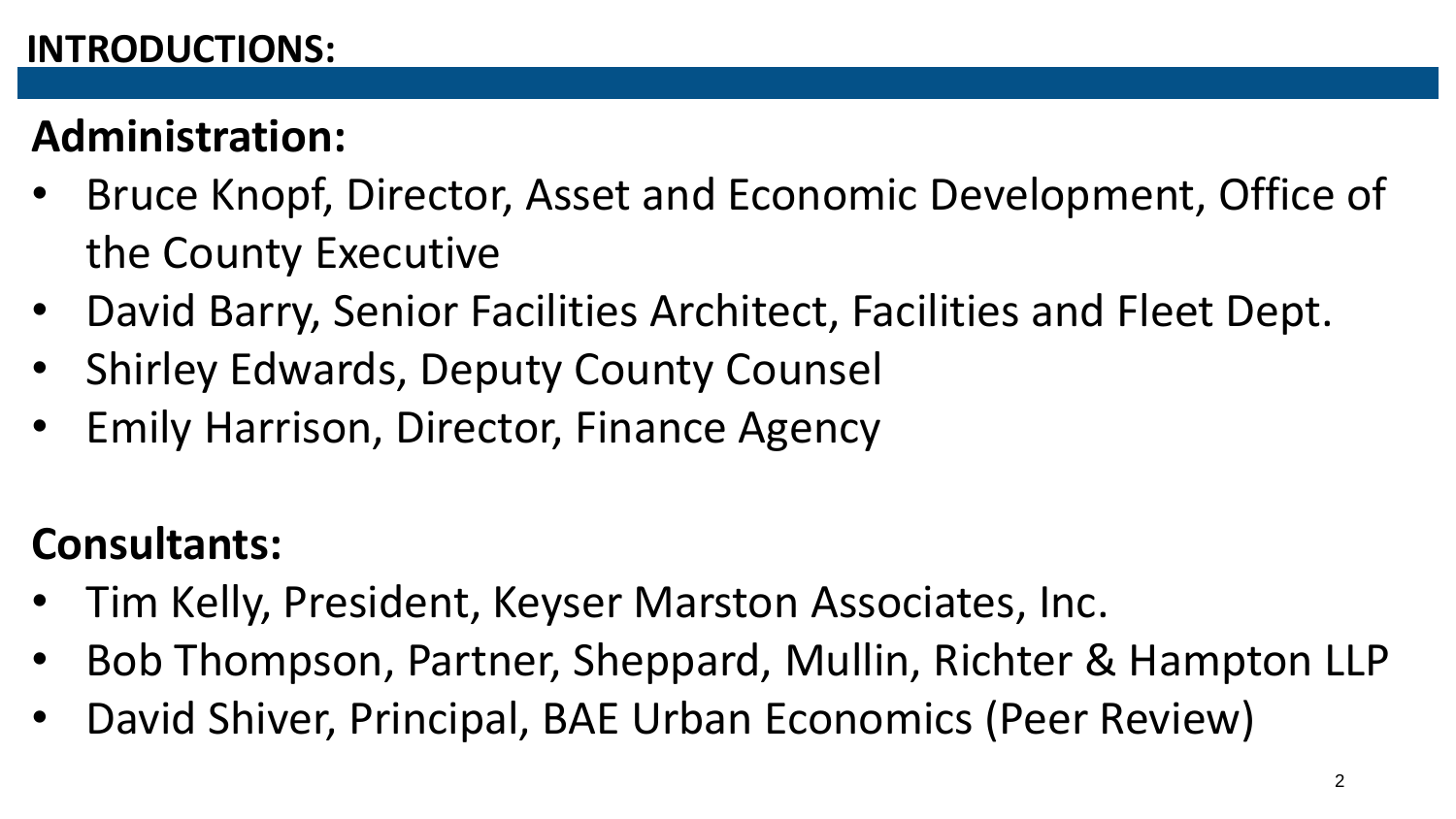#### **OVERVIEW**

### **Proposed Master Development Agreement:**

- Long-Term Planning for Civic Center Capital Facilities
- Savings from Operations & Maintenance Expenditures and Lease Payments
- Limitation on cost exposure in each phase
- Flexibility and Board control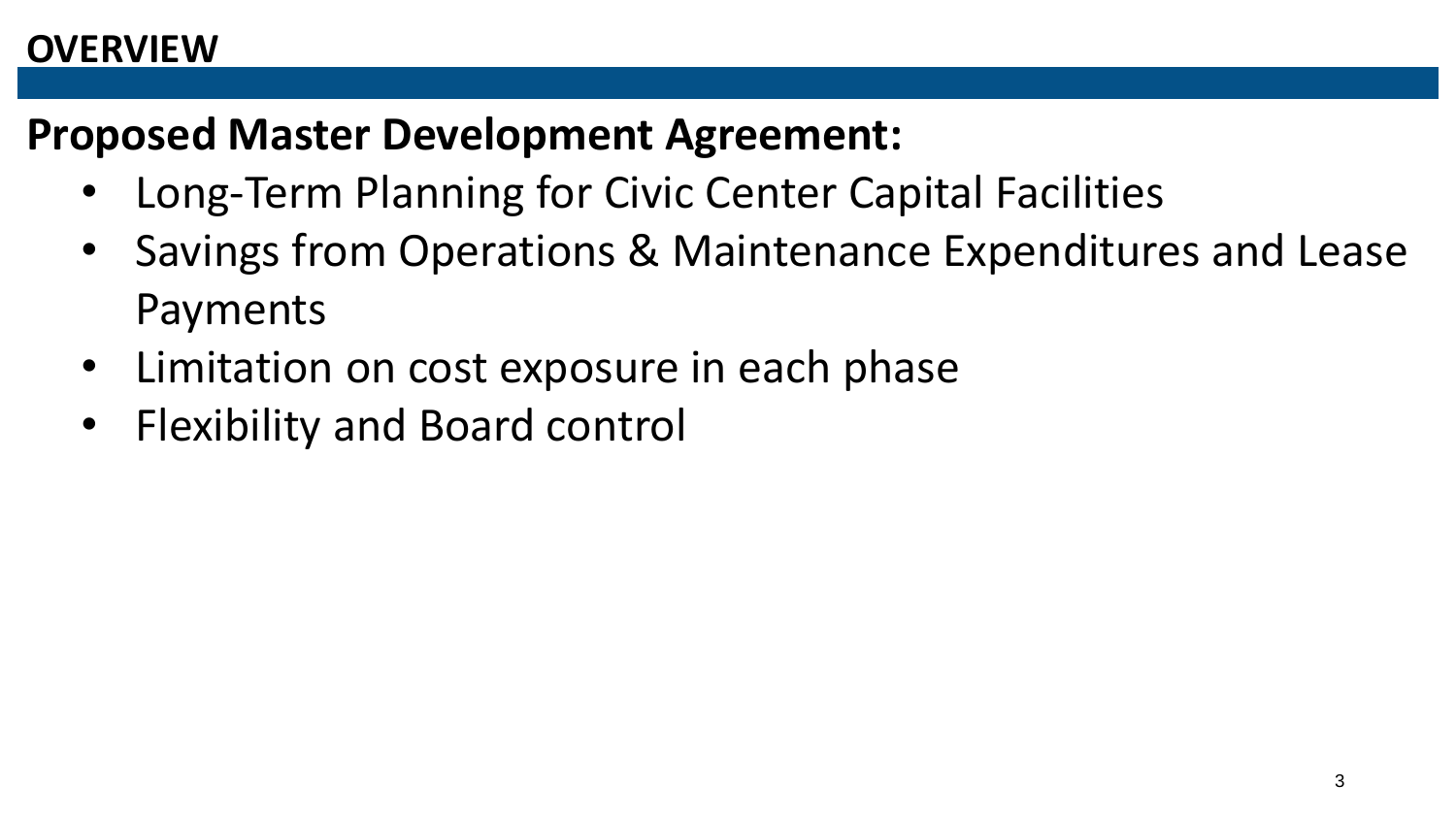#### **SITE CONTEXT: Santa Clara County Civic Center**

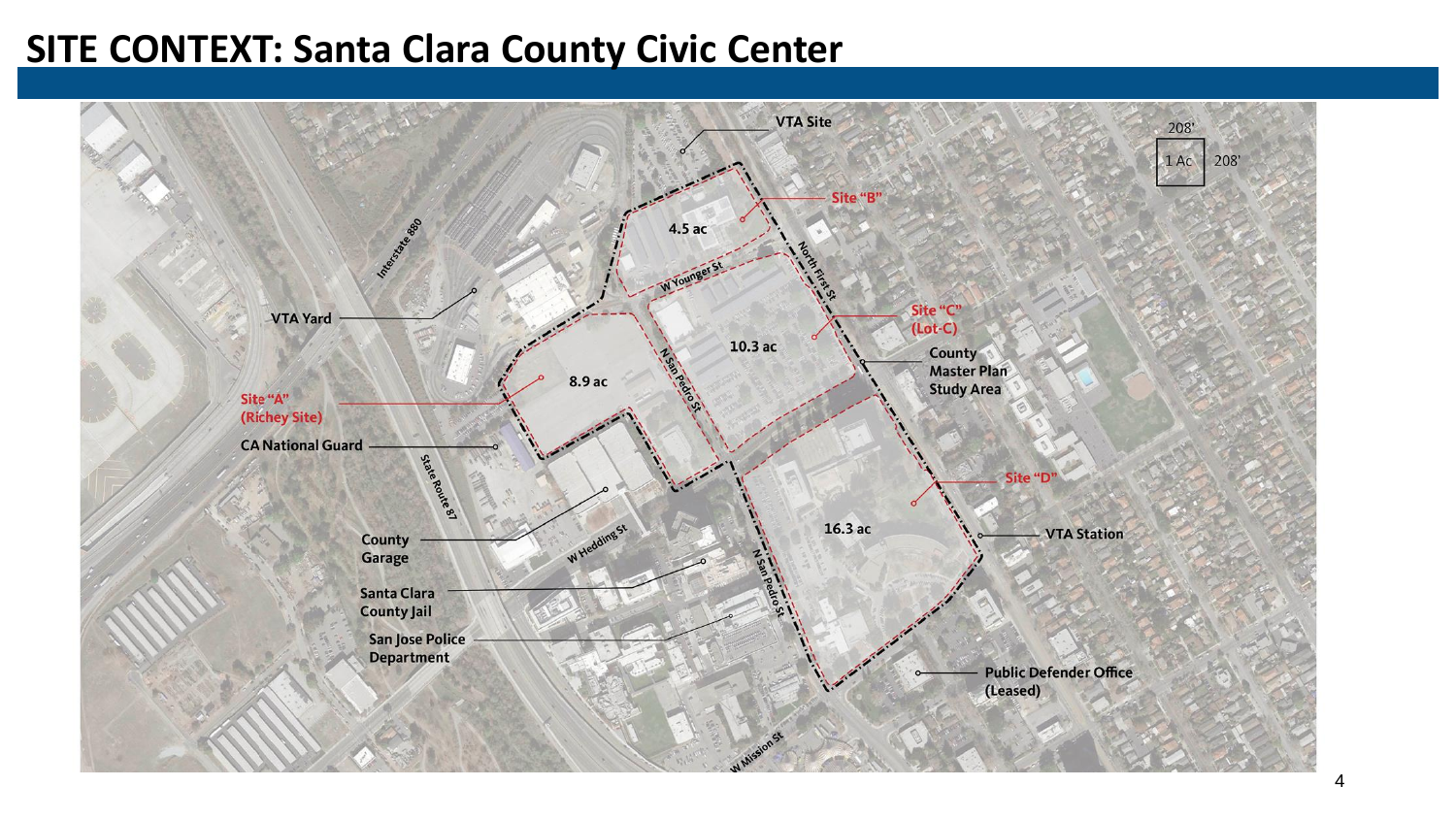### **BACKGROUND / CONTEXT**

### **Issues and Opportunities:**

- Potential Revenue Generation from Private Uses/Development
- Outdated Facilities (40+ Years or Older)
- Costly Operations & Maintenance
- Deferred Maintenance Backlog
- Expensive Leased Facilities and Fully Occupied Civic Center
- Building Safety and Security
- Inadequate Sustainability, Flexibility, Resiliency
- Community Benefits
- Employee Satisfaction
- Poor Public Access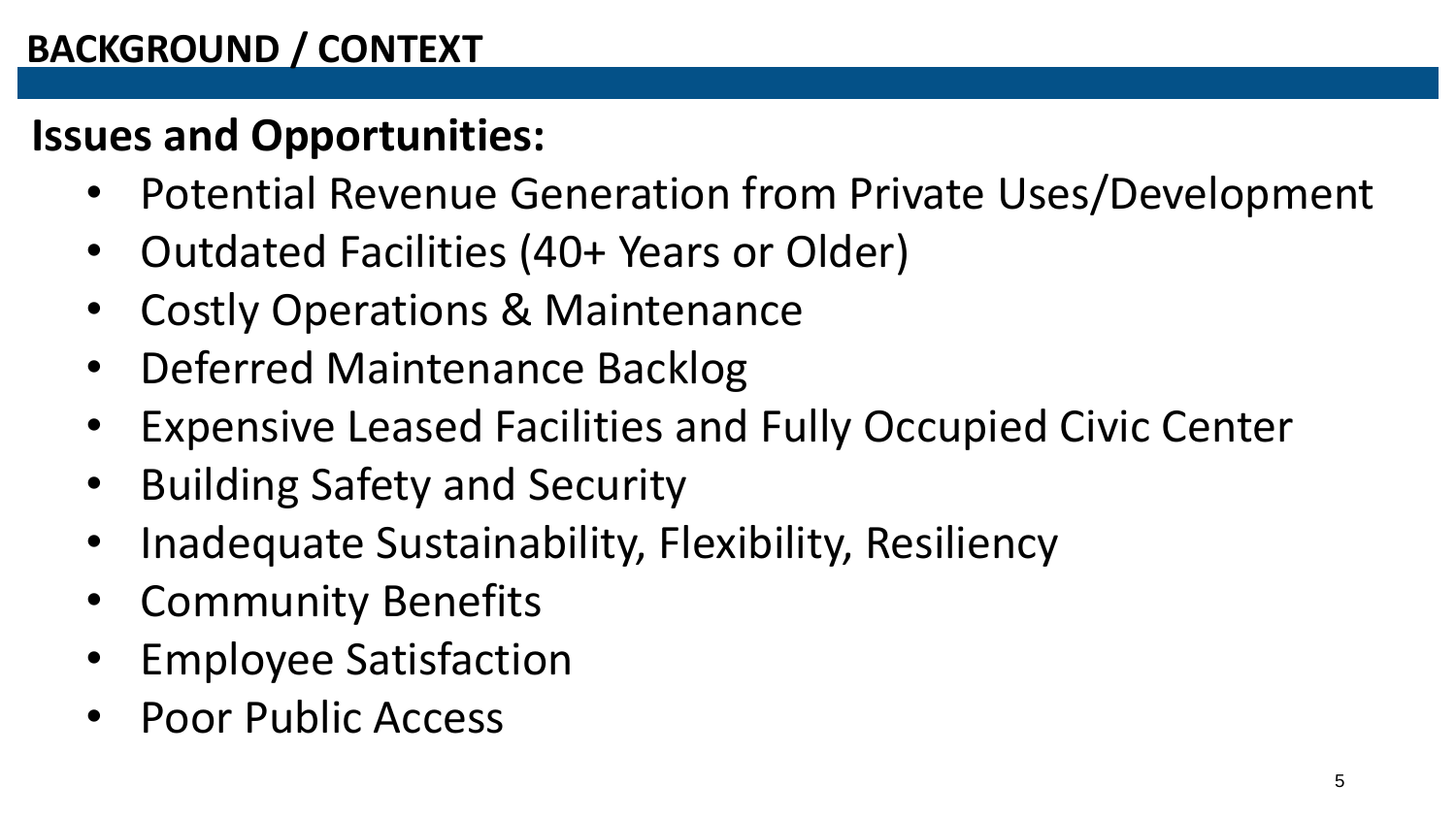## **July 2011 to May 2016:**

- Former San Jose City Hall and U.S. Army Reserve Acquisitions
- Request for Proposals Process
- Facilities Needs Assessment
- East and West Wing Building Condition Assessments
- Public Outreach
- Negotiations with Lowe Enterprises
- May 2015 Board Workshop
- May 10, 2016 Public Hearing on Proposed Ordinance and Master Development Agreement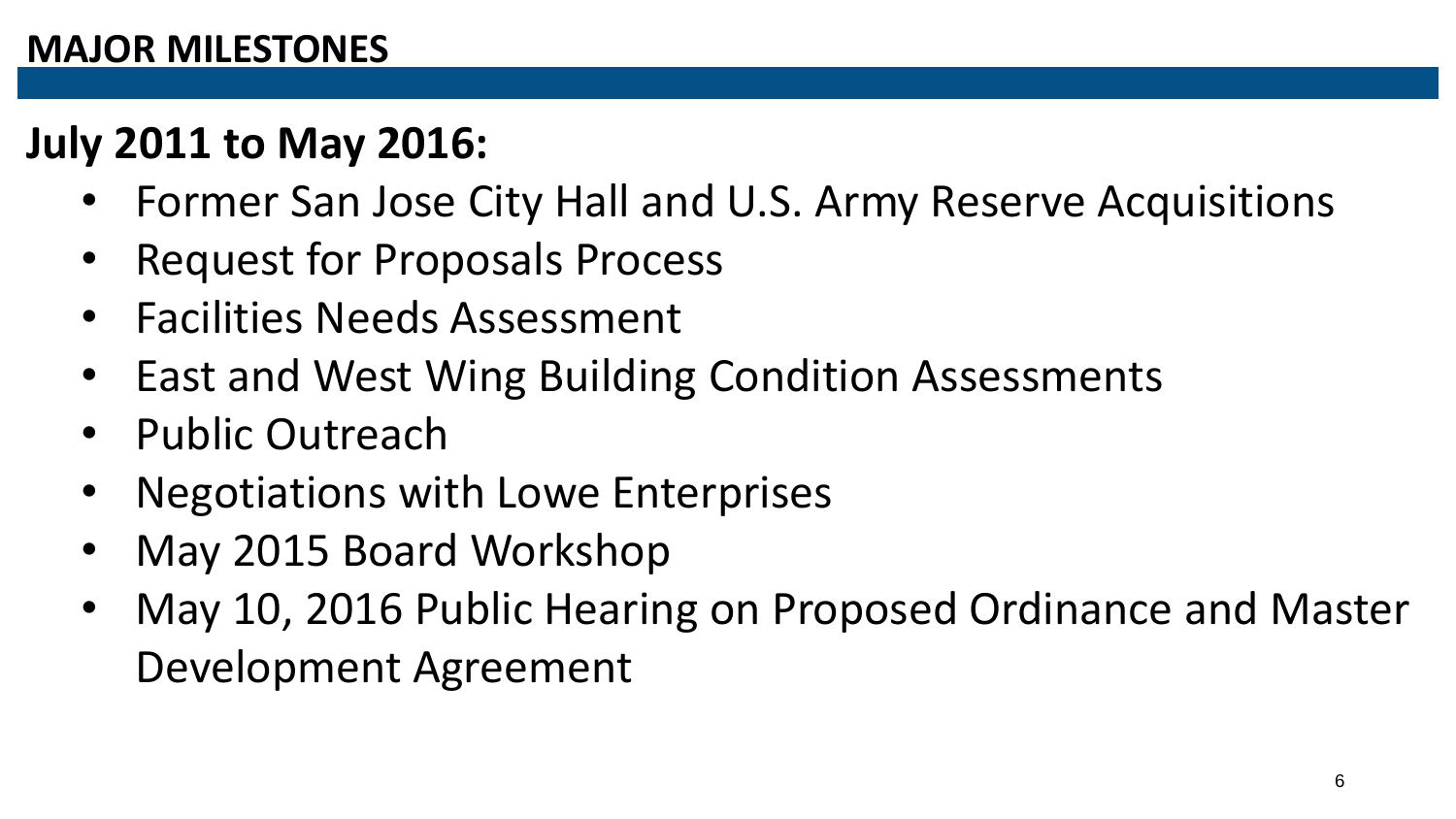### **Board Guidance:**

- Retain Civic Center Function at Civic Center Campus
- Plan for 1,150,000 SF of Public Space at the Civic Center Campus
- Replace the West Wing and the Connector
- Explore Redevelopment/Modernization/Replacement of the East Wing
- Initiate Phase 1 Development on the Richey Site
- Explore Options to Relocate the Emergency Vehicles Operation Center (EVOC)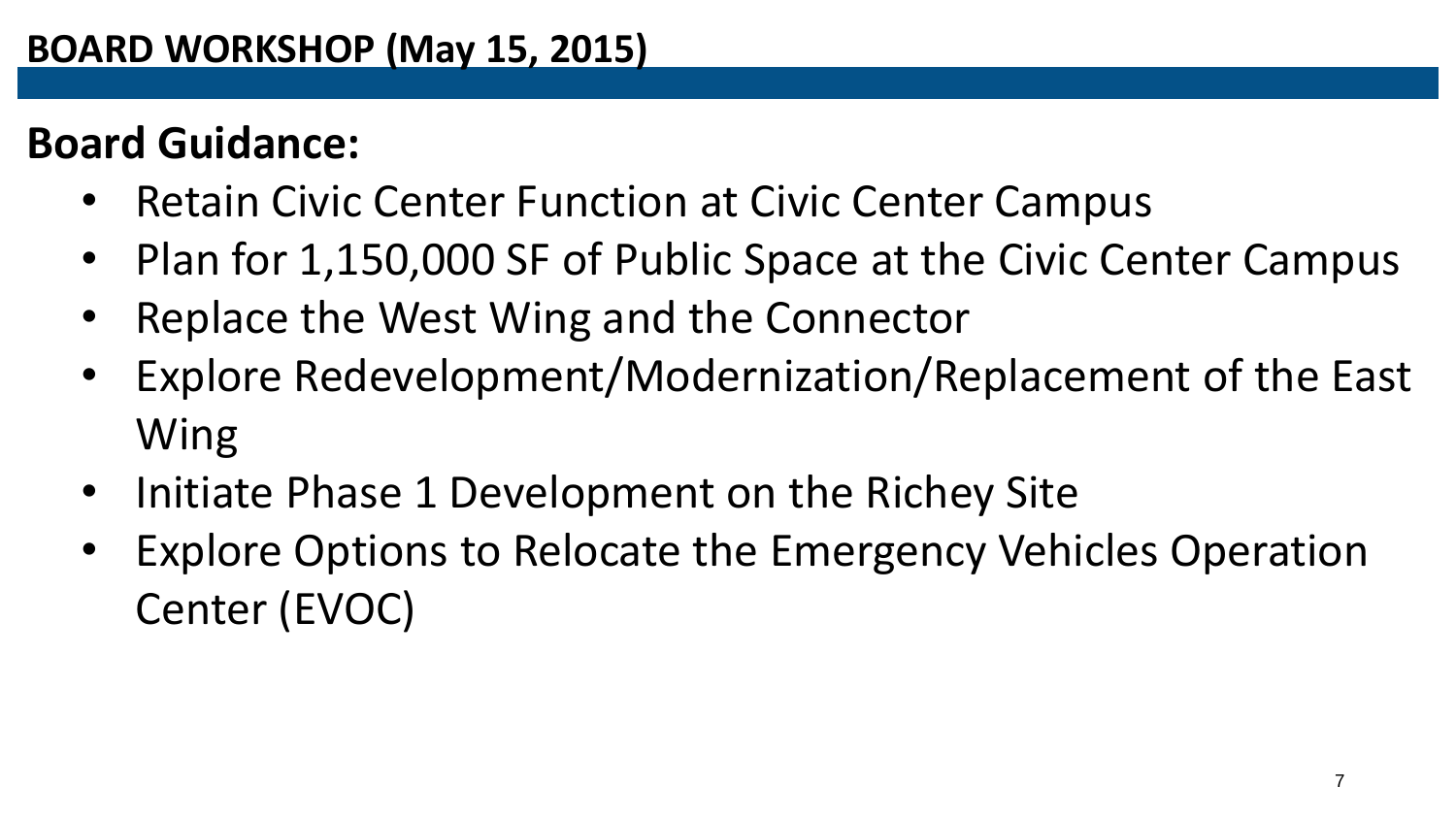#### **PREFERRED SITE OPTION:** Centralized Campus and Maximum Development Opportunities





| <b>County Services (including Law + Justice)</b> |                 |
|--------------------------------------------------|-----------------|
| Land Area (acres)                                | 23.7            |
| <b>GSF</b>                                       | $1,150,000 \pm$ |
| Parking                                          | $2,500 - 3,500$ |
| <b>Site Surplus</b>                              |                 |
| Land Area (acres)                                | 16.3            |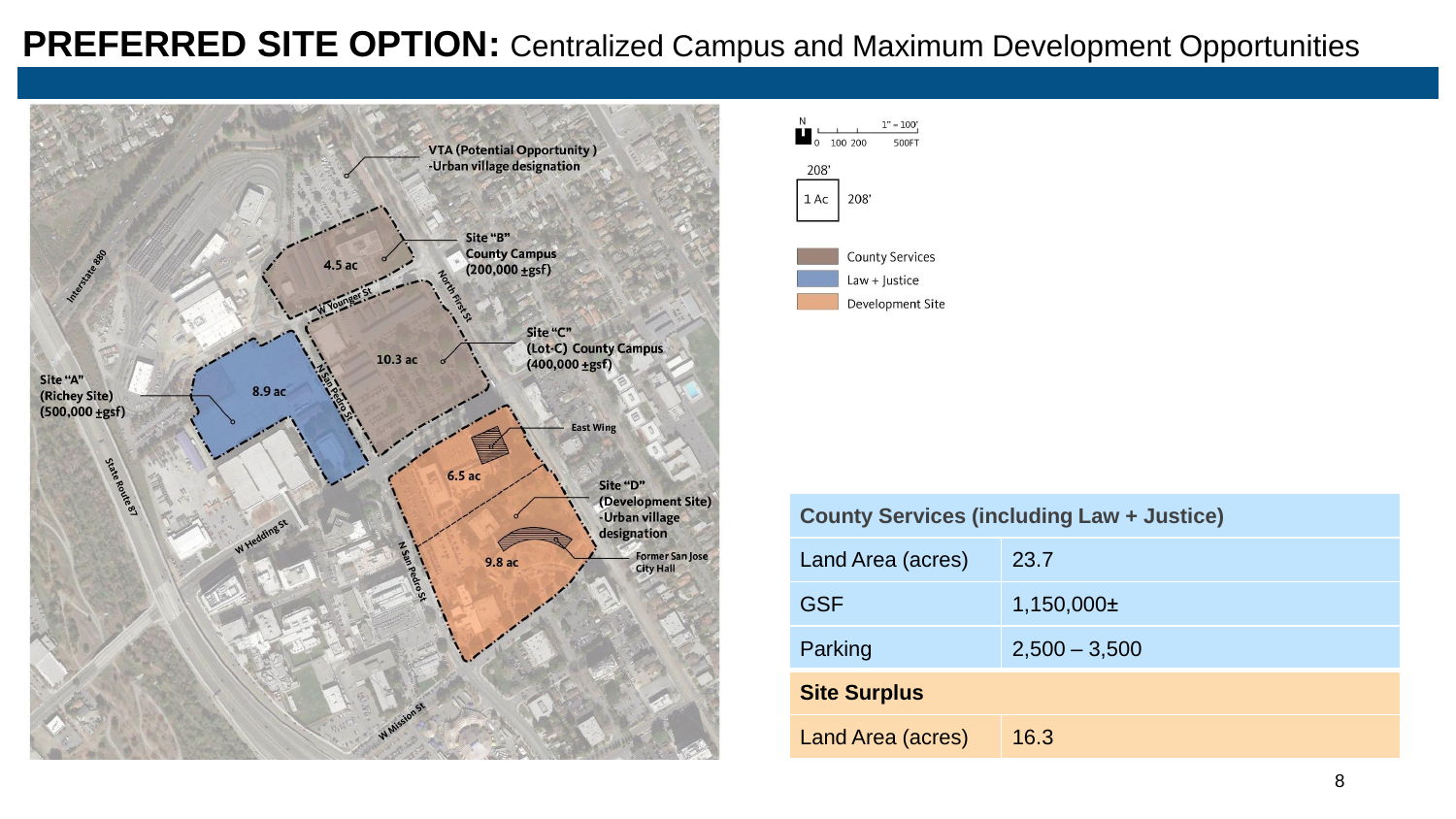#### **CURRENT ACTIVITIES**

## **May 10th and May 24th, 2016:**

- On-going: Law and Justice Planning (Anderson Brule Architects)
- May 24<sup>th</sup>: Approve Contract for CEQA Consultant (David J. Powers and Associates)
- May 24th: Adopt Ordinance (NS-300.894)
- May 24th: Adopt Resolution Approving Master Development Agreement (Lowe Enterprises)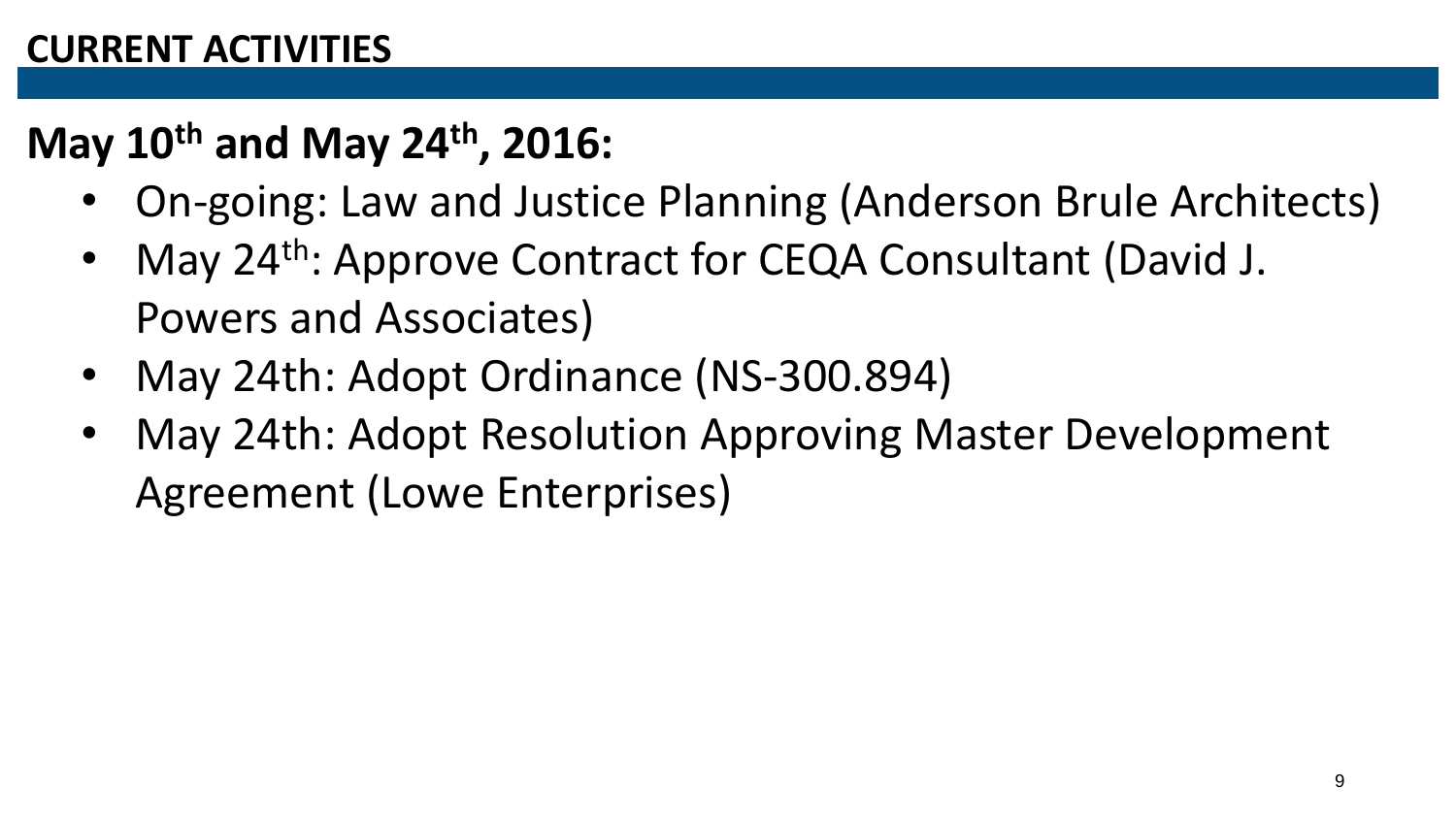### **MDA Decision Considerations:**

- Implements stewardship of the County governmental function and represents long-term re-investment in a community asset
- Working with experienced public/private developer
- County has approval rights on new County facilities and budget
- County cost exposure is capped, with certain exceptions
- At key points, County has right of "Termination for Convenience"
- Working with a vetted entity and establishing continuity of implementation of a complex phased project
- Other developers may participate in the development of private revenue generating parcels and other new County Facilities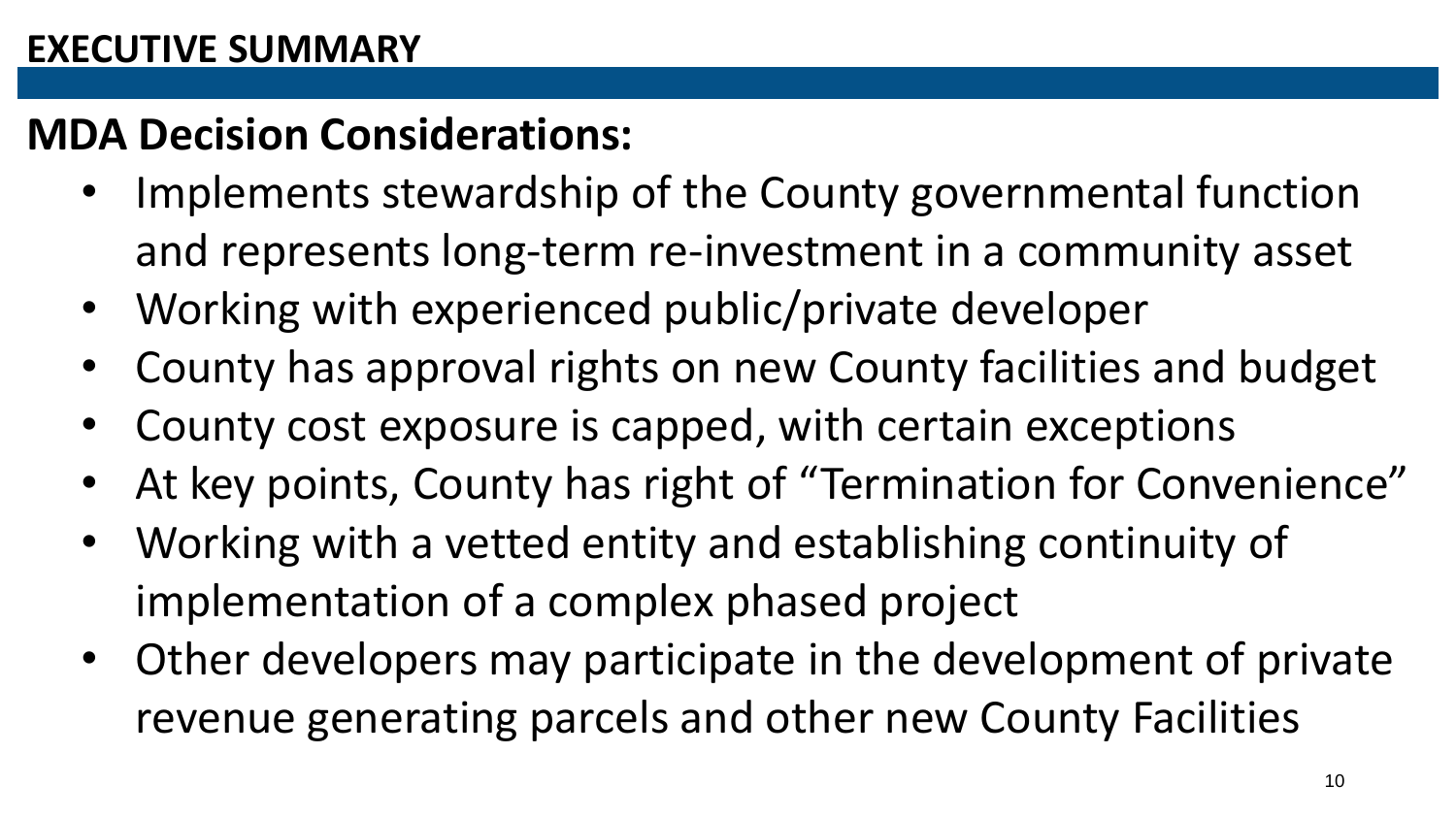### **COUNTY NEGOTIATING TEAM**

### **Administration:**

- Asset and Economic Development, County Executive
- Facilities and Fleet Department
- **County Counsel**
- Finance Agency
- Risk Management

## **Consultants:**

- Keyser Marston Associates, Inc.
- Sheppard, Mullin, Richter & Hampton LLP
- Bay Area Urban Economics (Peer Review)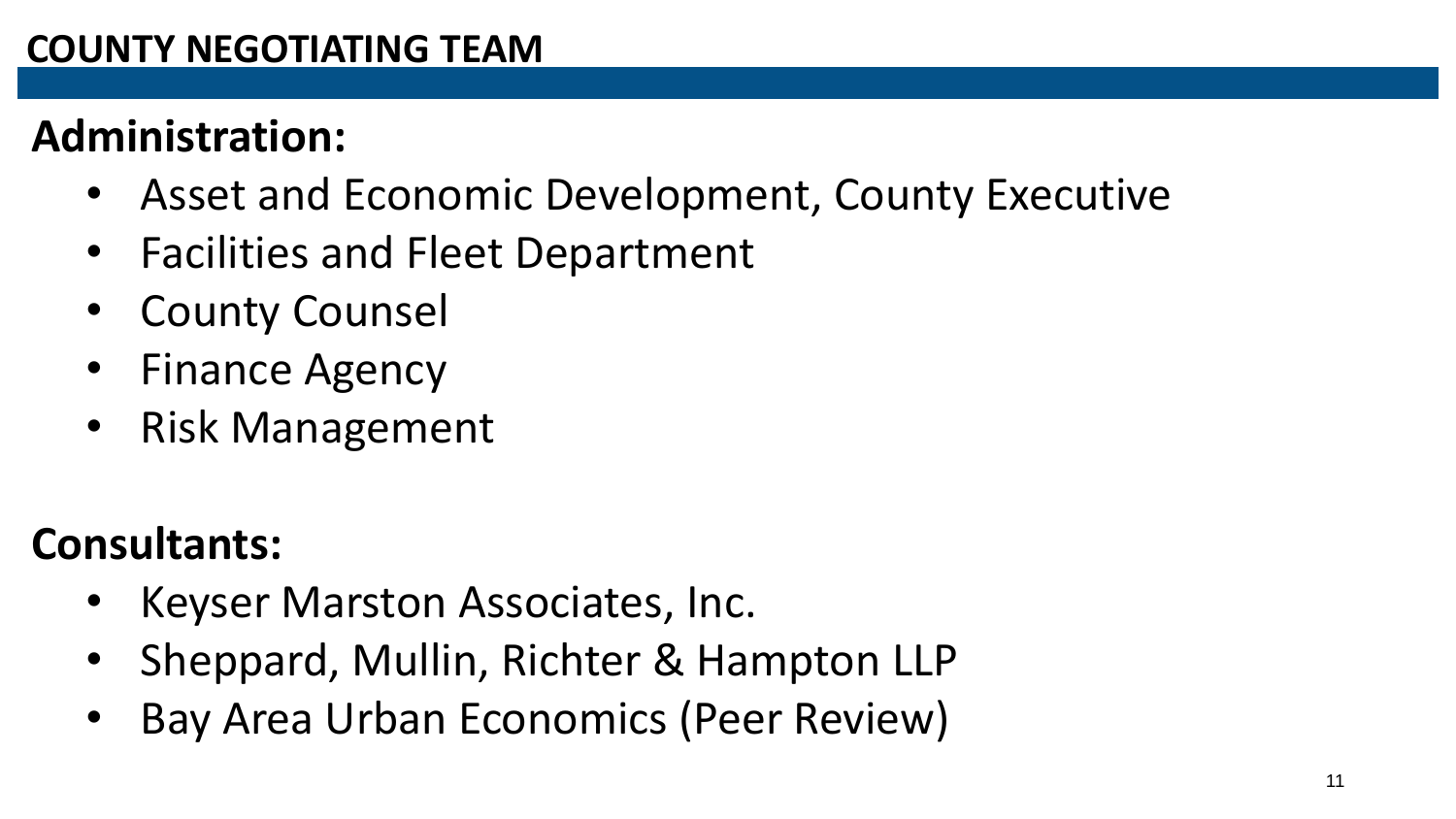#### **NEXT STEPS**

### **Five MDA Phases Requiring Board Approval:**

- Master Planning and Due Diligence (Phase A)
- CEQA / EIR and Other Approvals (Phase B)
- Preliminary Design and Engineering of Initial New County Facility Phase, Tentatively the Richey Site (Phase C)
- Financing and Pre-Construction and Approval of Guaranteed Maximum Price for Initial New County Facility Phase, the Richey Site (Phase D)
- Construction of Initial New County Facility Phase (Phase E)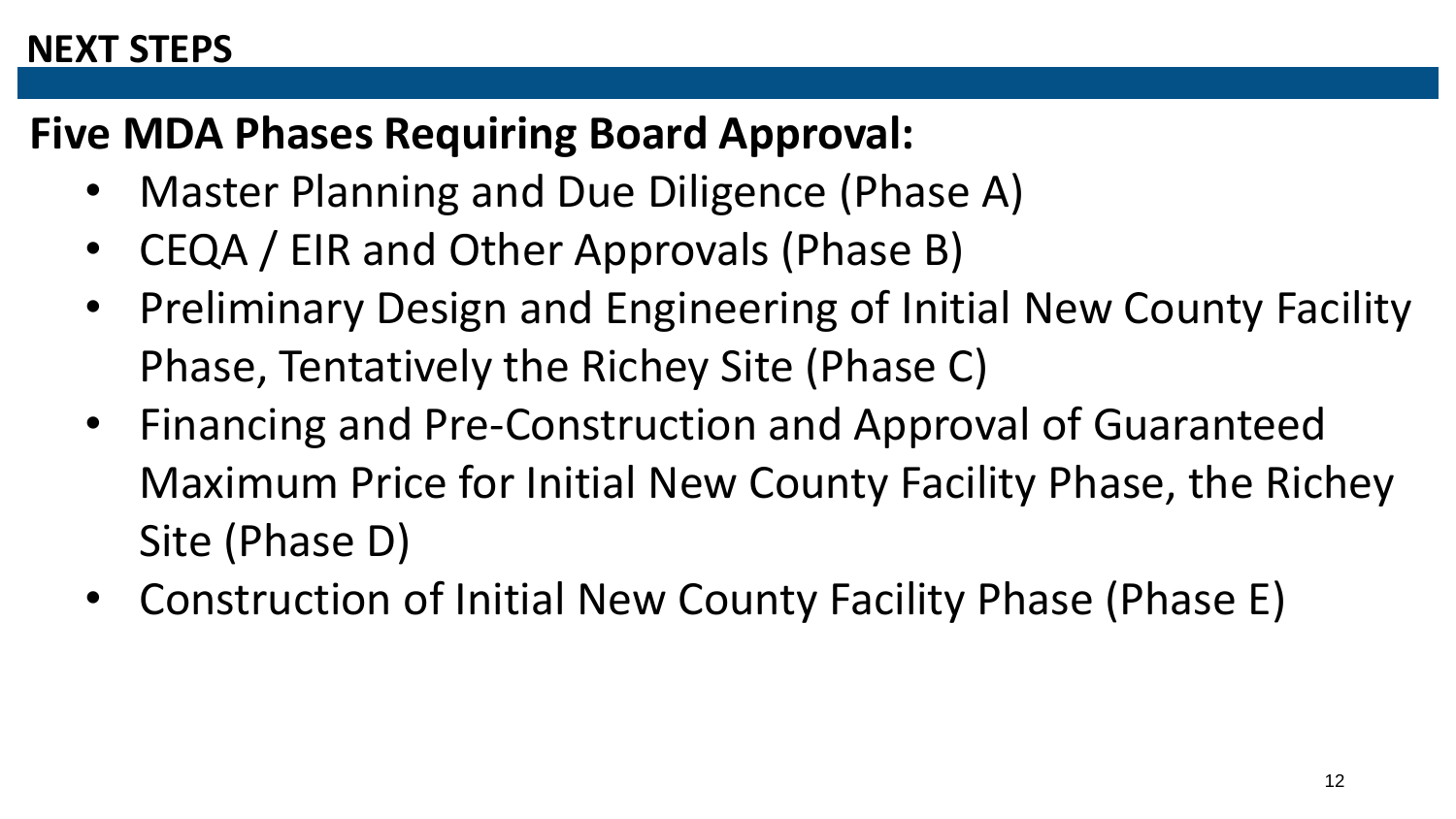#### **Timeline**



## **Phases D and E (Schedule TBD):**

- Phase D Financing and Preconstruction
	- Within 12 months of completion of Phase C
- Phase E Construction of Initial Phase
	- $\triangleright$  No longer than 4 years after Board approval Master Plan/CEQA (Phase B)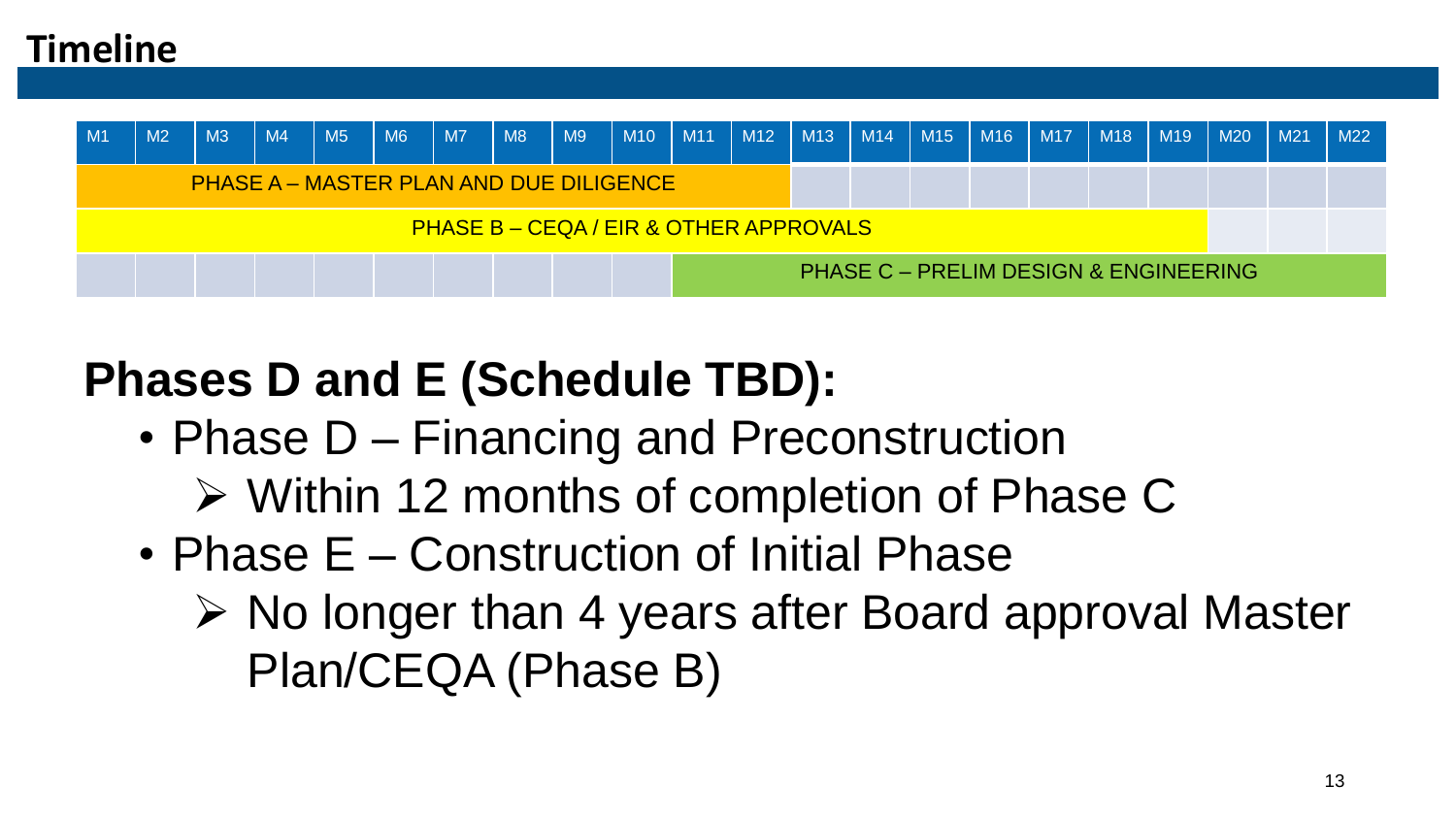### **Questions?**

# **Q & A**